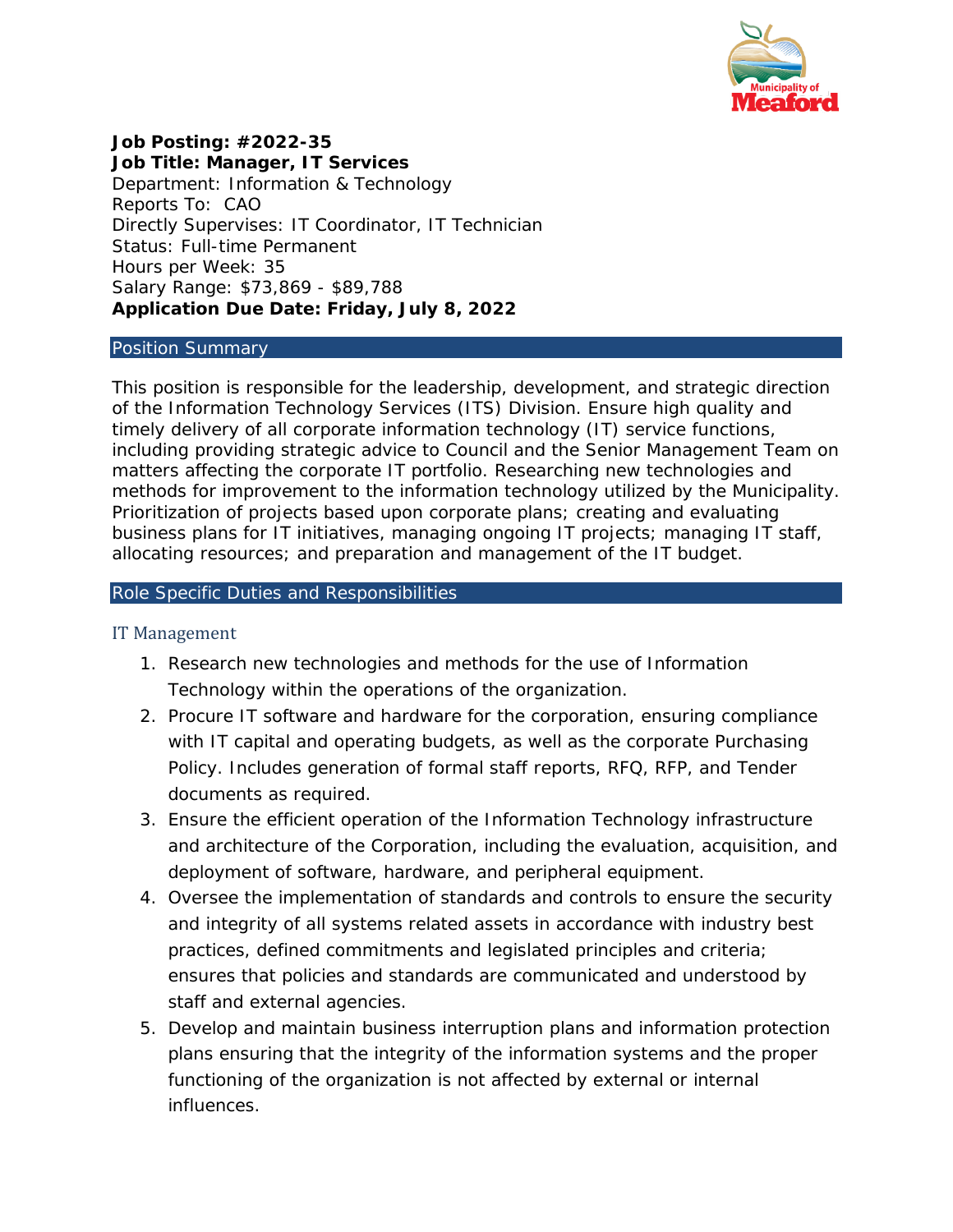

6. Write and present staff reports to Senior Management and Council regarding IT services, policies, and issues.

# Strategic Planning and Business Processing

- 7. Review, interpret, and develop implementation strategies for a strategic IT plan and consult with Senior Management with respect to the role of Information Technology in the fulfillment of the goals and objectives for the plan.
- 8. Using project management methodology and tools, manage multiple largescale projects concurrently with defined objectives, resources, budget, and within identified timelines. Determine appropriate course of action for projects at risk of completion or encounter cost overruns.
- 9. Analyze and recommend changes in current business practices and processes to ensure the Corporation is an efficiently managed and coherently integrated technical environment. Proactively assess need for change and look for innovative approaches to service delivery.
- 10.In collaboration with Senior Management, coordinates business process improvement strategies with internal stakeholders and staff departments. Maintain focus on best practices and trends, while continuously looking for process improvements such as automation, streamlining, removal of redundancy, etc.
- 11.Responsible for overseeing all aspects related to any implementation stages of defined business process improvement initiatives, specifically in relation to IT.
- 12.Oversees the monitoring and analyzing of implemented changes to IT business processes, makes adjustments as required. Perform ongoing analyses on IT business processes related to productivity, quality, costs, and time management. Present progress reports and integrate feedback as required.
- 13.Revise and update relevant procedures and policies as required throughout the process.

# Department Management

- 14.Manage the day-to-day operations of the Information Technology division.
- 15.Oversee and ensure that all corporate IT needs are met, including user training, database support, software application support, hardware support, network support, server support, phone and mobile device support, and help desk support.
- 16.In consultation with Human Resources, assess staffing needs, participate in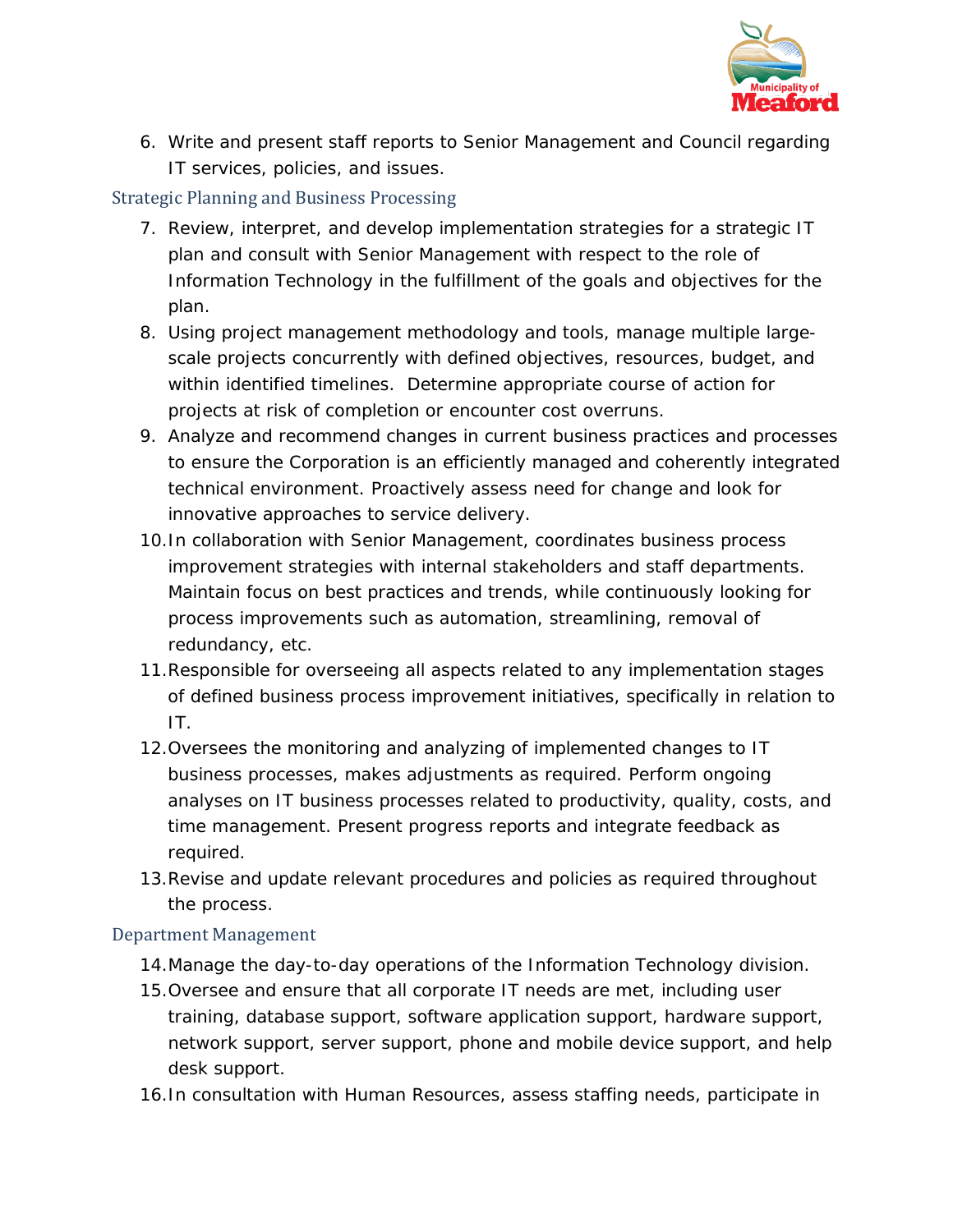

the recruitment process, and make recommendations concerning selection of staff; supervise and/or oversee the supervision of division staff including performance evaluation and/or review of same, training and development formulation, discipline, promotion/termination recommendations.

- 17.Prepare and present Information Technology operating and capital budgets on an annual basis. Monitor and manage operating and capital budgets throughout the year.
- 18.Ensures department staff work in compliance with Occupational Health and Safety Act as well as the Municipality's Health & Safety policies, procedures, and guidelines.

# General Duties and Accountabilities

- 1. Provide and maintain a high degree of confidentiality and security of information at all times. Where information is developed prior to staff/public release, ensure confidentiality of information provided to produce content for Council and other sensitive information sources.
- 2. Work in compliance with the Occupational Health and Safety Act, and other applicable legislation, department policies/procedures/practices, operational guidelines, and perform safe work practices.
- 3. Perform other duties as may be assigned in accordance with department and corporate objectives.

# Required Certifications and/or Health and Safety Requirements

Possess a valid Class "G" Driver's License in good standing.

## Education, Skills and Experience

- 1. Post-Secondary diploma in computer science, system design, or related discipline.
- 2. Project Management Professional (PMP) certification and/or Certified Information Security Manager (CISM) and/or Certified Information Systems Security Professional (CISSP) certification would be preferred.
- 3. Demonstrates a minimum of five years' of IT management experience, including project management, and supervisory experience, preferably in a municipal setting.
- 4. Demonstrated experience in broad corporate nformation technology portfolio, with an emphasis on business application software implementation, network administration, website design/maintenance, and technical support services; thorough knowledge of emerging technology trends in the municipal sector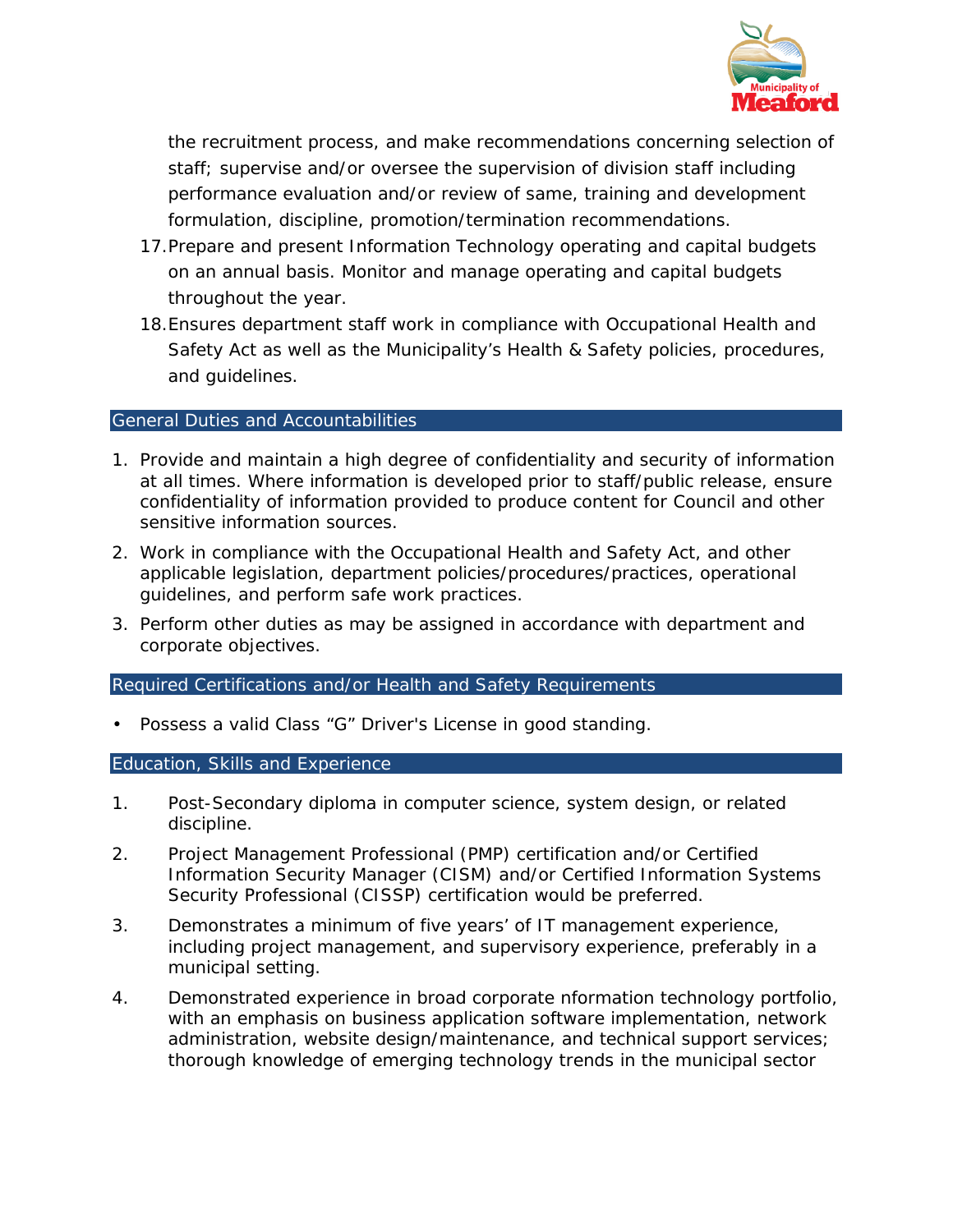

- 5. Customer service, project management, and facilitation skills; knowledge of industry standard practices, guidelines, benchmarks, safety policies and procedures.
- 6. Ability to negotiate technical agreements and contracts.
- 7. Excellent administration, organizational, analytical, problem-solving, negotiating, interpersonal, oral and written communication, and supervisory/management skills.
- 8. Ability to work under pressure and meet deadlines, manage projects in tight time frames.
- 9. Ability to deal courteously and effectively with staff, other departments/levels of government, the public and other departmental contacts; flexibility/availability to respond to "after hours" emergencies, and work outside of regular office hours as may be required.

# Physical Demands and Working Conditions

- Physical demand requires considerable sitting, standing, walking and computer usage, and ability to lift up to 25 pounds. Working conditions are in a standard office environment with some exposure to remote workstations, IT closets, etc. and the likelihood of dust, equipment generated noise, and limited access to equipment and wiring. Working at heights with the use of a ladder occasionally required.
- Normal hours of work are 35 hours per week Monday to Friday with flexible hours to address IT related issues. Some weekends, evening and on-call may be required.

Contacts and Interactions

• Communicates regularly with municipal staff, Senior Management, Council, vendors, and suppliers.

## Applicant Information

Interested qualified applicants are invited to forward their cover letter and resume quoting Job #2022-35 by Friday, July 8, 2022 to:

# [jobs@meaford.ca](mailto:jobs@meaford.ca)

## Attention: Human Resources

The Municipality of Meaford is committed to providing a barrier-free workplace. If accommodation is required during the selection or interview process, it will be available upon request.

We thank all applicants for their interest, however only those selected for an interview will be contacted.